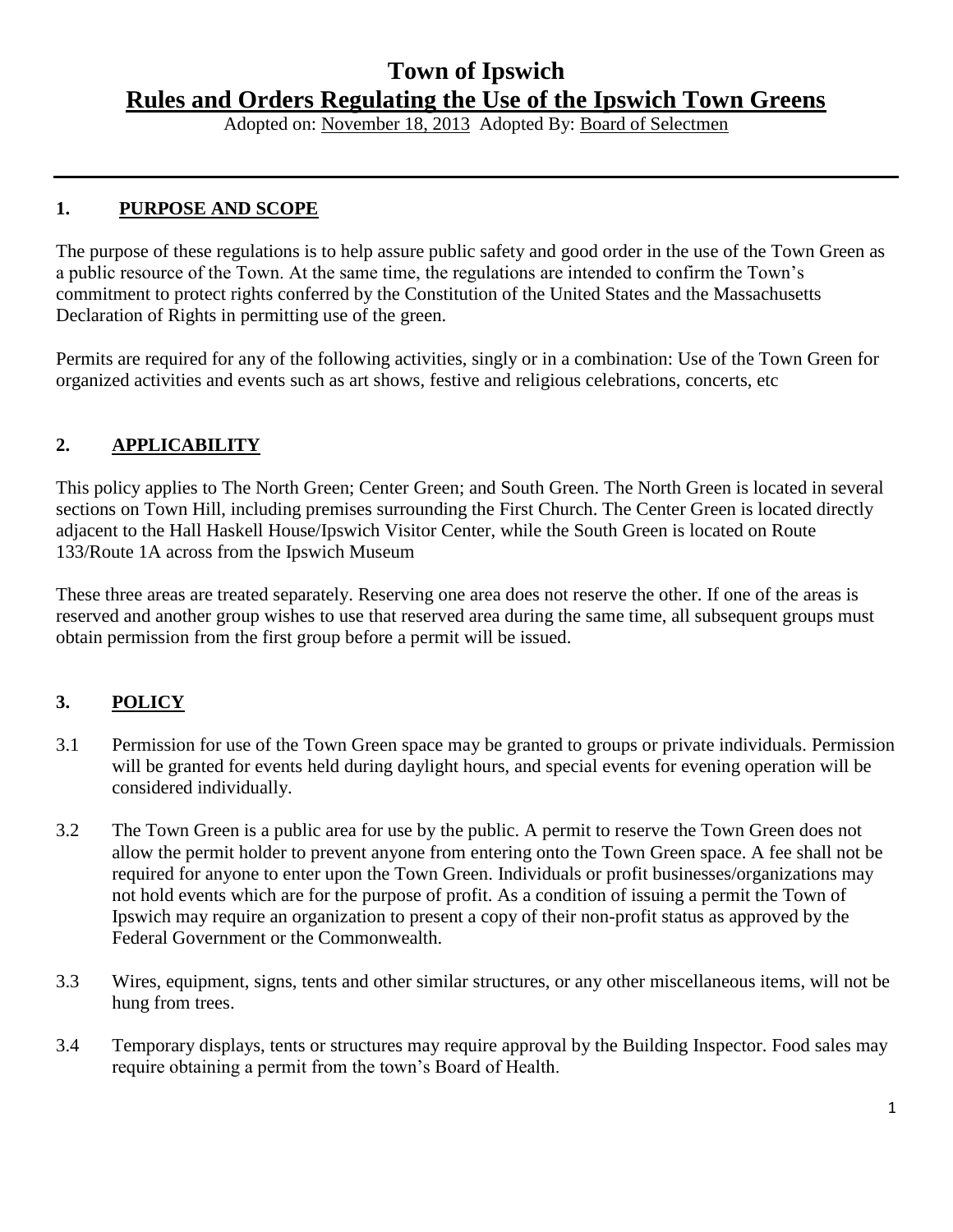#### **4. IMPERMISSIBLE ACTIVITIES**

- a) Possession, destruction, injury, defacement, removal, or disturbance of any structure, sign, equipment, monument, statue, marker, display, animal, plant.
- b) Distribution or display of commercial advertising, or soliciting of business, or any other commercial transactions except for sponsors of and vendors at permitted events.
- c) Possession of, or the use of, alcoholic beverages on the Town Green or surrounding paved areas.
- d) Unreasonably loud operation of audio devices except as permitted.
- e) Disorderly conduct.
- f) Use of rollerblades, roller skates, skateboards, scooters, and bicycles.
- g) Use of motor vehicles on the Town Green without appropriate authorization
- h) Use of the Town Green by private groups/individuals for private gain.
- i) Charging of admission to use the Town Green.
- j) Denying any citizen access to the Town Green.
- k) Bringing animals of any variety (excluding leashed dogs, in accordance with the Town regulations) onto the Town Green during a permitted event. This prohibition shall not apply to service dogs or to animals used as part of the permitted activities, such as ponies for pony rides.
- l) Overnight camping except as permitted.

### **5. PERMIT PROCESS**

- 5.1 Applications for permits to conduct activities on the Town Green listed above, shall be filed on an application provided by the Town of Ipswich Town Manager/Selectmen's Office no later than 14 days prior to the requested date for said use by a Ipswich resident, organization, or non-profit group. Late or incomplete applications will be considered at the discretion of the Town Manager.
- 5.2 Permit applications shall include the following minimum information:
	- a) Name, address and telephone number of applicant. In the case of a group or organization; the name, address, and telephone number of the responsible contact person. For events only: The applicant must designate a person or persons responsible for the event who will be at the Town Green during the entire scheduled event.
	- b) Date(s) and times required.
	- c) Nature and purpose of the event i.e., political rally, concert, non-profit activity.
	- d) Area of the Green (i.e., North, Center, South, all, and/or paved areas)
	- e) Anticipated number of participants and/or spectators.
	- f) Clean up plan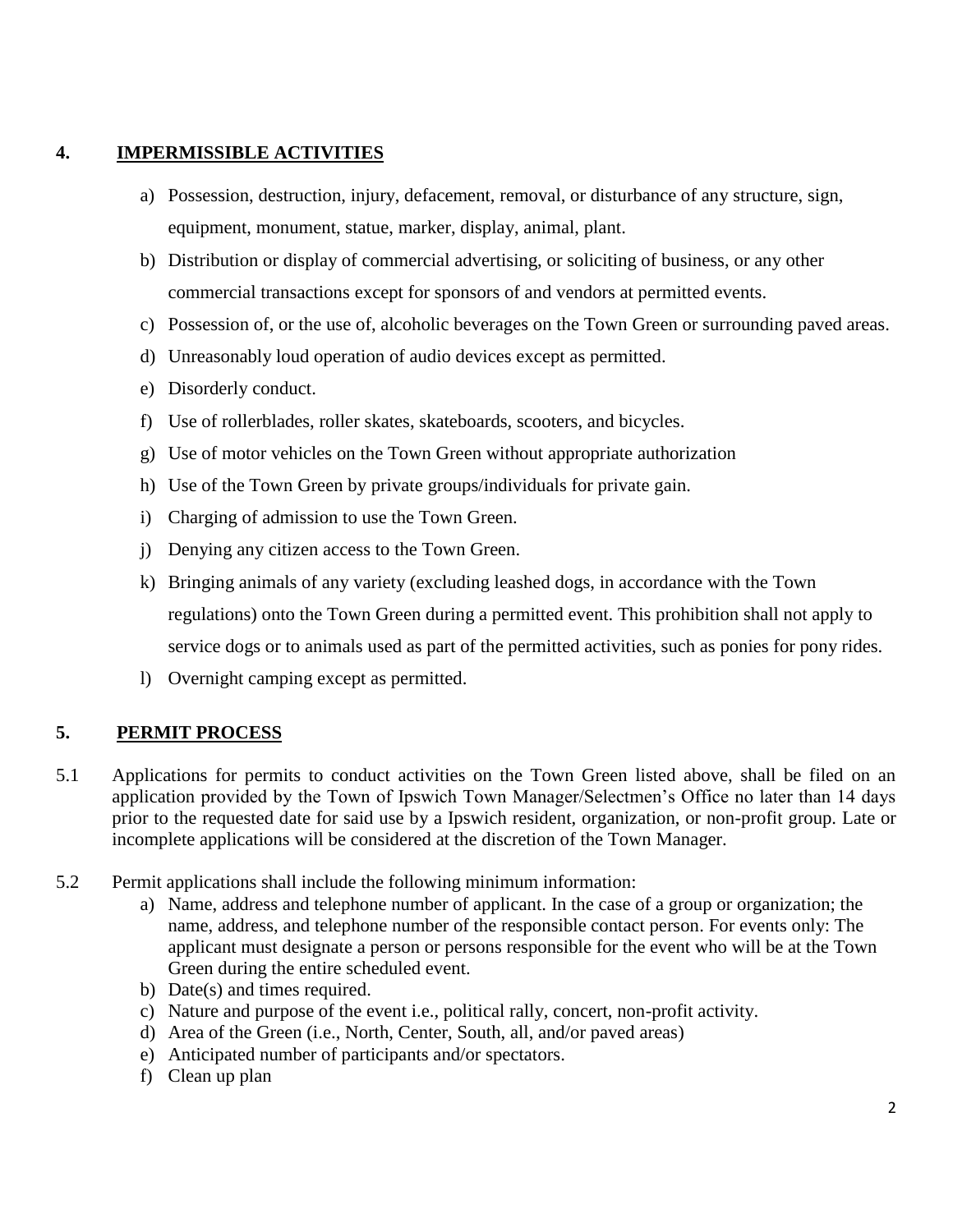- g) Statement of special equipment and facilities to be used; i.e. electrical
- 5.3 Applications will be available from the ReCreation & Culture office, Board of Selectmen's office and on the Town website.
- 5.4 Applications for the paved area will be made separately and must also be approved by the Department of Public Works and the Chief of Police.
- 5.5 Applications for the closing of street(s) and/or sidewalk(s) will be made separately and must also be approved by the Department of Public Works, Building Department, Chief of Police and Board of Selectmen.
- 5.6 As a condition of issuing the permit, the Town Manager may require the sponsor to pay for detail police officers as she/he deems necessary. In the case of activities with a duration of more than one day, this requirement may be imposed at any time it is determined to be necessary by the Town Manager or the Police Chief without advance notice to the sponsors.
- 5.7 Permits are issued on the express condition that the Sponsor shall maintain the area and any approved display, in good condition at all times. The Sponsor shall leave the Town Green in the same condition it was in before said event. All trash must be removed and properly disposed of by the Sponsor. The area must be cleaned and cleared by the Sponsor at the end of the day.
- 5.8 All applications will be accepted or rejected within 14 days of the date the application is filed. In the event an application is rejected, the Town shall notify the applicant in writing and shall specify the reason(s) for the rejection thereof.

## **6. GENERAL CONDITIONS**

- 6.1 Permits are non-transferable and are only valid for the dates, times, and activities specified.
- 6.2 Permit holders and vendors allowed under the terms of the permit must obtain all other necessary state and local permits (such as permits from the Town Board of Health, transient vendor and similar permits and licenses).
- 6.3 A permit may be revoked by the Town Manager if a sanctioned event engages in activities that are not within the specifications of the permit.
- 6.4 Needs for electricity, lighting and water must be coordinated by the Sponsor with the Utilities Department who shall arrange for permitted uses if reasonable. The sponsor shall be responsible for all related costs.
- 6.5 Recycling is required at permitted activities.
- 6.6 Amplification of sound from any other audio device may be restricted to a certain level of amplification by a police officer during an event if they deem it the public's best interest.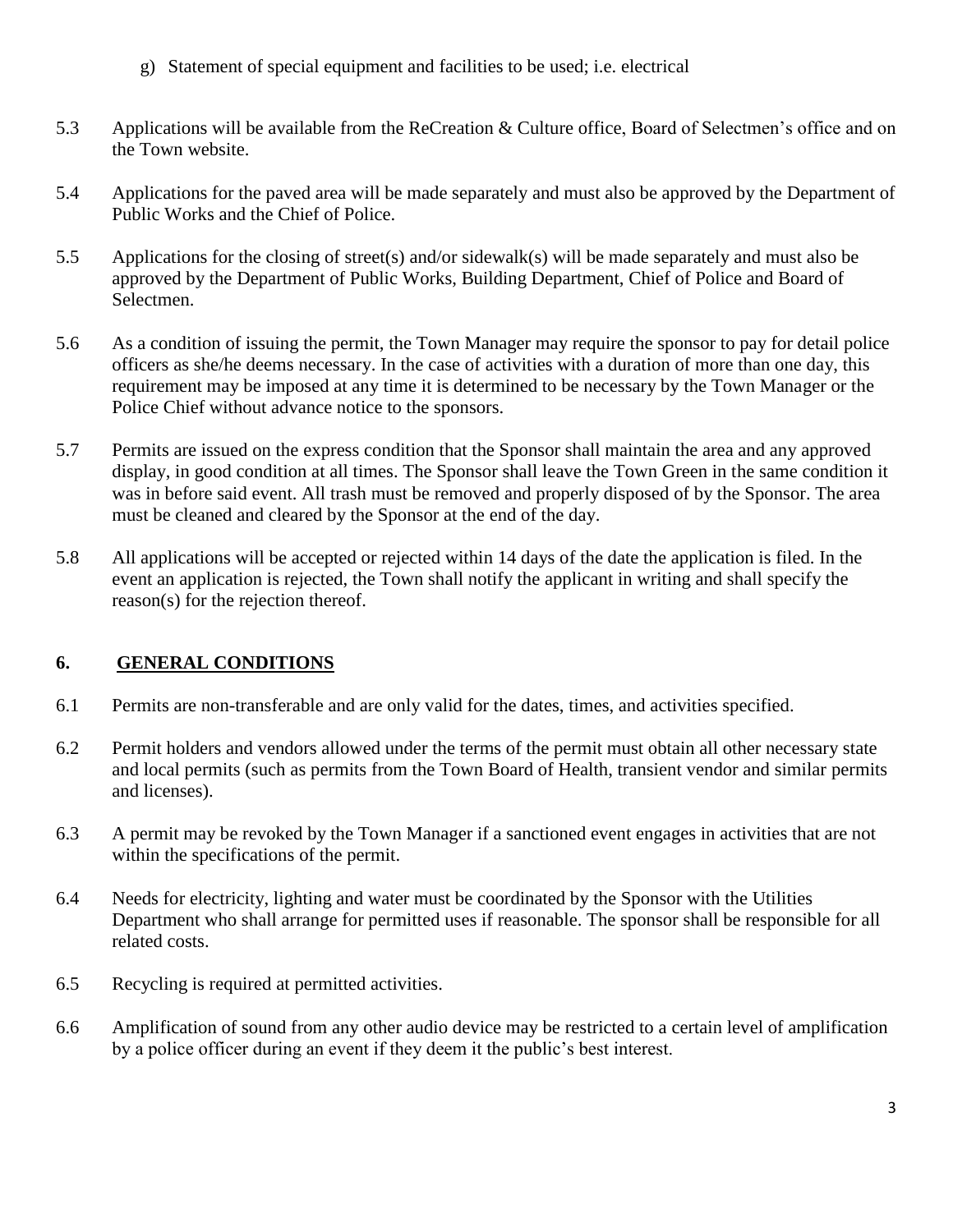- 6.7 The Police Department shall be the enforcement agency for any and all portions of these regulations.
- 6.8 All situations not defined in these regulations, or request for exceptions, must be ruled on by the Town
- 6.9 A fee shall be charged by the Town for a permitted commercial activity on the Town Green. The Town Manager may also require a deposit for the use of the Town Green; said deposit to be returned in full when the Green is determined to be restored to pre-use condition.
- 6.10 Applicants may be required to provide proof of insurance to protect the interest of the Town of Ipswich and name the Town of Ipswich as additional insured if the applicant's event includes multiple vendors and groups.
- 6.11 The town, its agents, servants and employees shall be held free and clear of any and all liability and the person(s) and/or entity (ies) shall indemnify the Town of Ipswich for all cost, expenses, and claims made upon it, liability, or otherwise.
- 6.12 The Town of Ipswich shall be held harmless from any and all claims, suits, causes of action, judgments and demands of any nature made or obtained by third parties which result from activities or actions of the Town of Ipswich, its agents or servants under this permit and if judgment is entered against the Town of Ipswich, said judgment shall be paid by said applicant together with all interest thereon.
- 6.13 If the Town's Department of Public Works is needed to restore any portion of the reserved area to the condition prior to usage, the individual or organization responsible will be billed for these services.

# **7. GROUNDS FOR DENIAL OF PERMIT REQUEST**

- 7.1 A permit for use of the Town Green may be rejected for the following reasons:
	- a) Permit has been granted to a prior applicant or there is an event scheduled which conflicts.
	- b) The activity would present an unreasonable danger to the health and safety of the applicant or other users of the Town green.
	- c) Event is such in nature or duration that it cannot reasonably be accommodated in the area applied for.
	- d) Event will, in the opinion of the Town Manager, cause unacceptable interference with use and enjoyment of the Town Green by the general public; provided, however, that no permit application shall be denied based on the content or subject matter of the proposed activity.
	- e) Permit is requested for a date(s) that conflicts with official celebrations of the Town of Ipswich.
	- f) The application was incomplete;
	- g) The application contained a material falsehood or misrepresentation;
	- h) The applicant was legally incompetent to sue or be sued;
	- i) The applicant had damaged Town property on prior occasions and failed to make payments to repair the damage;
	- j) The proposed use would be prohibited by the classifications and uses of the Town green;
	- k) The applicant could not comply with applicable licensure requirements concerning the sale or offering of goods or services;
	- l) The proposed use is prohibited by law;
	- m) The applicant has made material misrepresentations regarding the proposed use of the park in the past; or